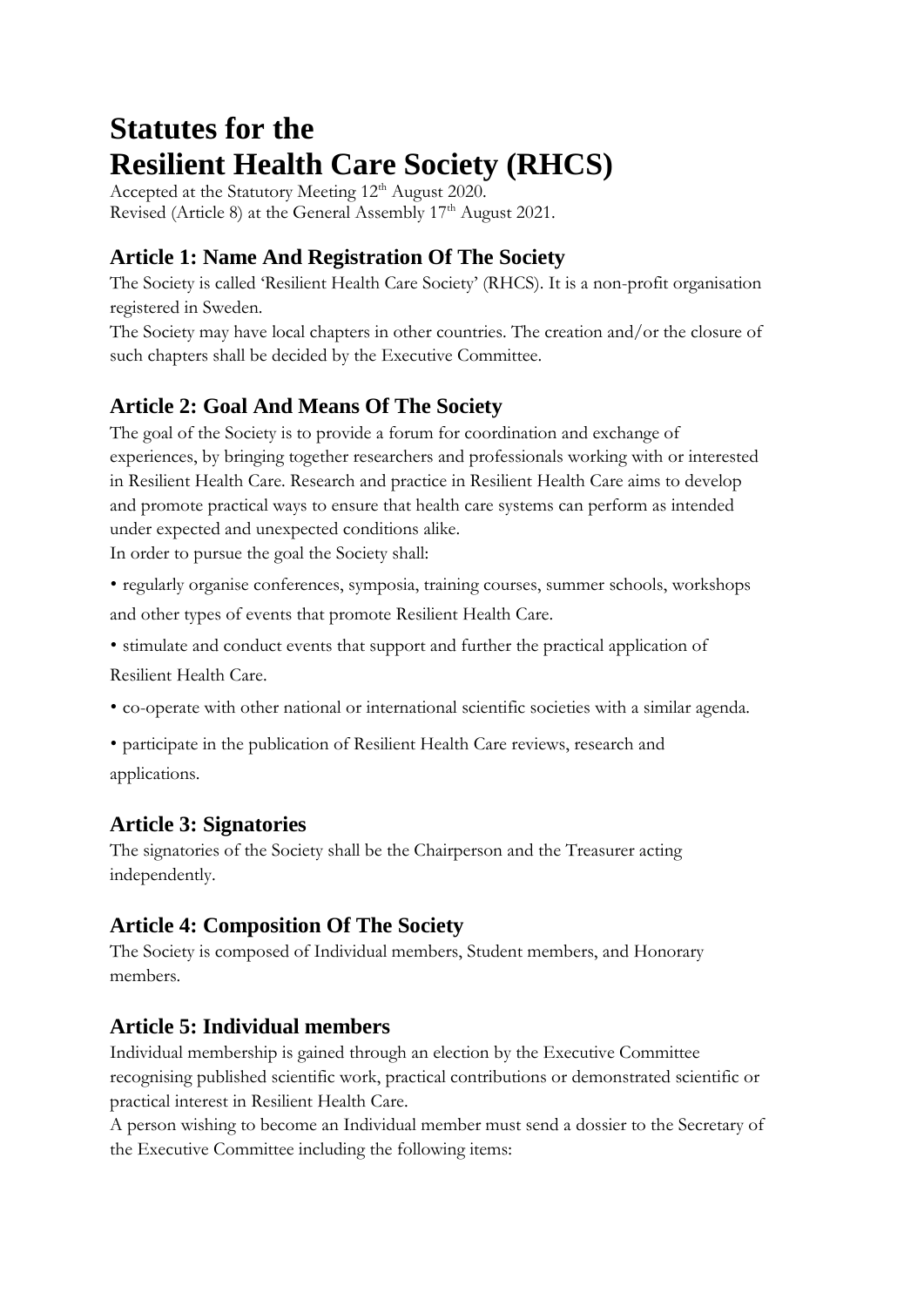• a curriculum vitae,

- a recommendation from two Individual or Honorary members of the Society,
- a letter of motivation briefly stating the person's interest for Resilient Health Care, or

documents demonstrating a practical or scientific interest in Resilient Health Care. A person will become an Individual member when:

• Elected by an absolute majority of the Executive Committee

• Having paid the individual membership fee current in the year of the election (only half of it if elected during the second part of the year)

## **Article 6: Student members**

A person wishing to become a Student member must send a dossier to the Secretary of the Executive Committee including the following items:

• a brief curriculum vitae,

• documentation that the candidate is registered for a post-graduation programme (doctoral or equivalent), explaining the commitment and capacity for research or practical work relevant to Resilient Health Care,

• a written recommendation from one individual or honorary member of the Society,

A person will become a Student member when:

- Elected by an absolute majority of the Executive Committee
- Having paid the Student membership fee current in the year of the election (only half

of it if elected during the second part of the year)

#### **Article 7: Honorary members**

The Society may exceptionally nominate Honorary members after a unanimous Executive Committee' proposal.

Honorary members must have made a significant contribution to the development and/or practical application of Resilient Health Care.

The election shall be made by an absolute majority of the voters at a General Assembly.

## **Article 8: Membership issues**

The status of member is void in case of:

- resignation or death of the person,
- resignation or discontinuation of the organisation,

- dismissal proposed by the Executive Committee and pronounced by a majority of two

thirds of the voters of the General Assembly, the vote being with secret ballot,

- non-payment of the annual fee for two consecutive years, despite Executive Committee warning.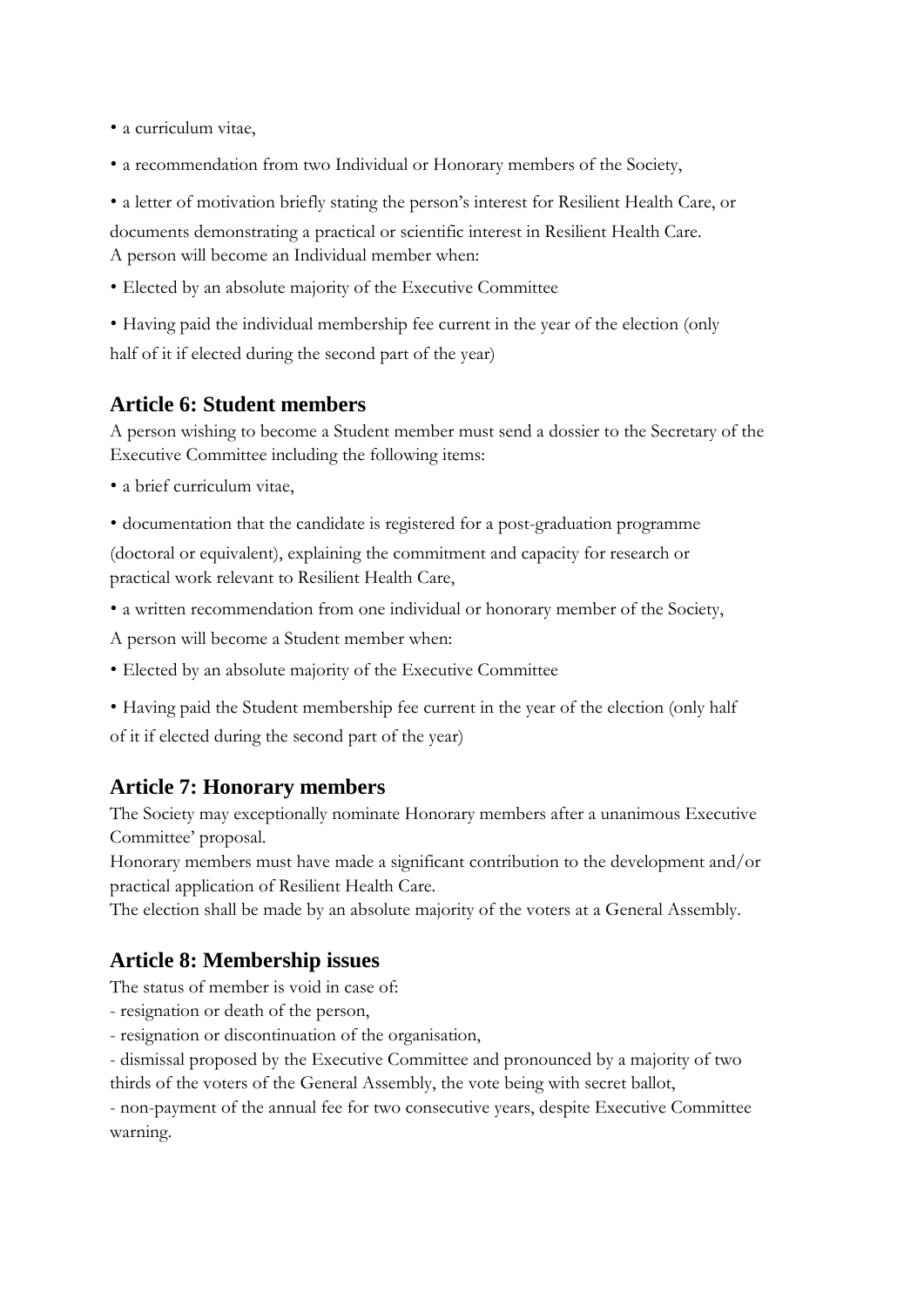An annual fee must be paid by individual members according to a schedule of fees approved by an absolute majority of the voters of the General Assembly. The annual fee is waived for honorary members.

## **Article 9: The General Assembly**

The Society is managed by an Executive Committee and meets in a General Assembly. The Ordinary General Assembly meets every year to make strategic decisions, to define activities of the Society, to elect the Executive Committee members, and to amend the Statutes as needed.

Individual members, Student members, and Honorary members are entitled to vote in the General Assembly. Every of these members shall have one vote at the General Assemblies. Any member absent from a General Assembly may confer a written mandate on a member present at this assembly in order to vote by proxy. A member is not allowed to have more than five proxy mandates.

No later than one month before the date of a General Assembly, the Executive Committee must inform each member personally of its date, venue and agenda by sending the program established by the Executive Committee.

An Extraordinary General Assembly meets when the Executive Committee decides to convoke it, either of its own accord, or on the request of at least one quarter of the members. The Extraordinary General Assembly decides about the dissolution of the Society.

#### **Article 10: The Executive Committee and Nomination Committee**

The Executive Committee is composed of four to six members elected by the General Assembly.

The Executive Committee shall at all times comprise one Chairperson, one Secretary, one Treasurer, and one to three Members-at-Large.

Each of the Executive Committee members shall be elected at a General Assembly. A Nomination Committee shall submit a list of candidates at least four weeks before the General Assembly, and the list shall be distributed to all members together with the agenda for the General assembly. At the General assembly any member can propose other candidates, subject to their approval.

Candidates to the Executive Committee must be Individual members or Honorary members.

The Executive Committee shall be elected by simple majority at the General Assembly. A Nomination Committee composed of three members shall be elected at the General Assembly.

The duration of the mandate of Executive Committee members and Nomination Committee members is not more than three years. No person can do more than three consecutive mandates.

The election cycle will start after the first General Assembly. The elections of the Chairperson, the Secretary, and the Treasurer shall be staggered.

Any Executive Committee member may be dismissed by a decision made by two thirds of the members of this Committee on the grounds of inaction, malfeasance, incapacity, or behaviour to the detriment of the interest of the Society.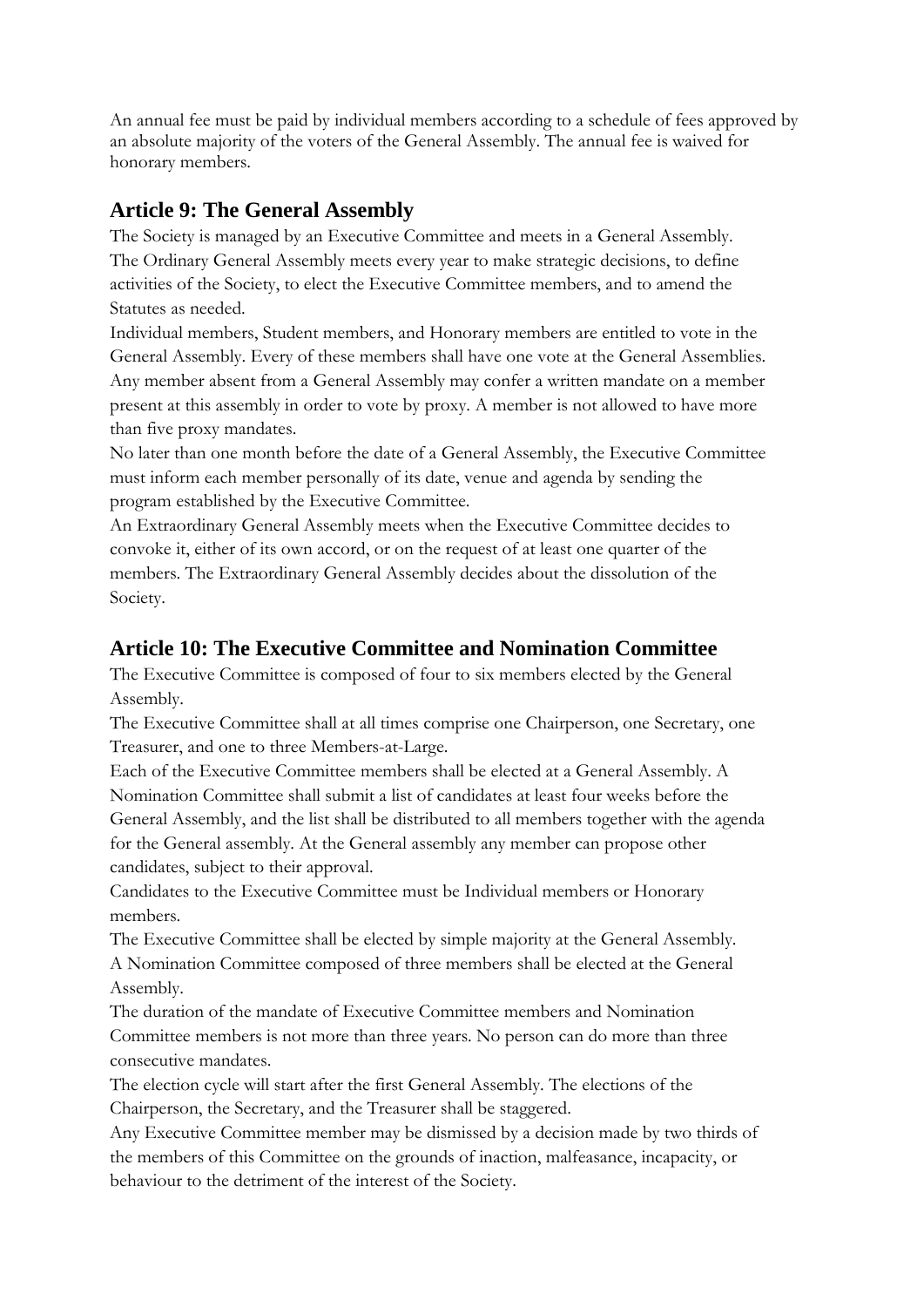The General Assembly may also pronounce such a dismissal, by an absolute majority of the voters.

In case of unavailability of the Chairperson, by death, resignation, or dismissal, between two General Assemblies, the Secretary shall take over the function of the Chairperson. In case of unavailability of a member of the Executive Committee, other than the Chairperson, by death, resignation, or dismissal, between two General Assemblies, the Chairperson shall nominate a member of the Committee to replace the missing function The Executive Committee may co-opt additional persons for a specific period to assist in its proper functioning. Such individuals must be members of the Society, and are deemed to be Executive Committee assistants.

Conditions pertaining to such assistants are:

- there may be no more than four such assistants at any one time,
- such assistants may serve for a term of up to two years,

Only the elected members of the Executive Committee are entitled to vote in this matter.

#### **Article 11: Duties of the Executive Committee**

The Executive Committee is in charge of the day-to-day operation of the Society. It implements the General Assembly decisions and manages the Society business between the assemblies and gives an account of its activity to the General Assembly. The activities of the Executive Committee includes the following:

- Recommendation of the annual fee. The recommendation must be presented to, and approved by, the General Assembly.
- Organisation of regular symposia.
- Organisation of special initiatives to promote and disseminate Resilient Health Care.
- Liaison with other national and international organizations.
- Maintaining a web-site with information about the Society and its activities.
- Support to members in all matters relating to Resilient Health Care.
- Inform the Society of each new membership.

No member of the Executive Committee or of the Society shall be paid by the Society for his or her work done as a member. However a member of the Society or of the Executive Committee shall be reimbursed of actual, relevant and documented personal expenses due to activities formally requested by a decision of the Executive Committee.

For the operations needed for the organisation of conferences, the Executive Committee may delegate some of its powers to a local organisational committee, a majority of which must be Individual or Honorary members of the Society.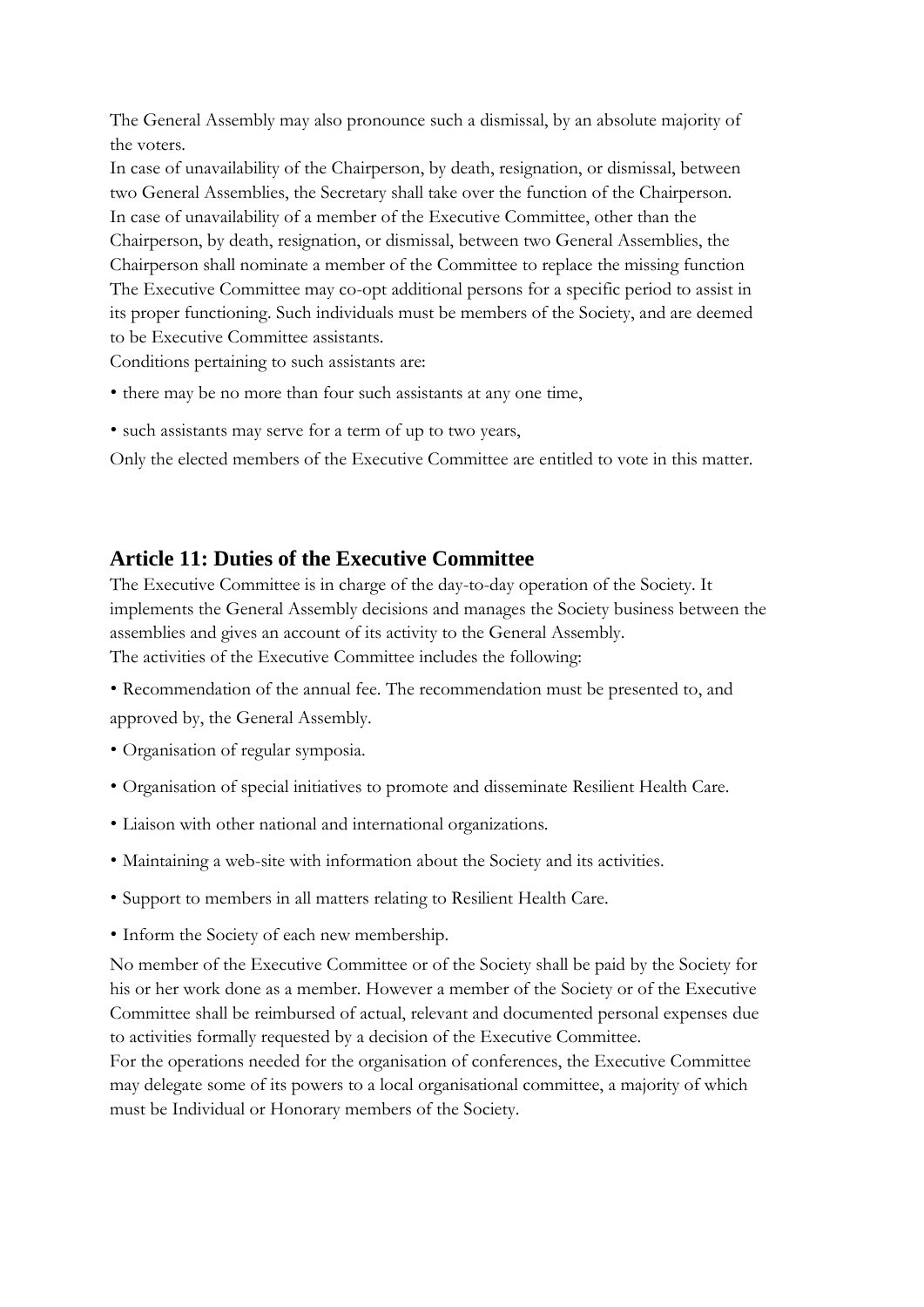## **Article 12: Duties of the Chairperson**

The Chairperson represents the Society and he or she is responsible to the members for the management of the Society and its activities.

The Chairperson may delegate some of his or her powers to other members of the Executive Committee, with the agreement of this Committee**.**

The Chairperson shall:

- represent the Society and fairly serve its interests,
- ensure that the Society runs smoothly and that its Statutes are respected,
- lead the Executive Committee to carry out the decisions taken by the General Assembly,
- lead the Executive Committee to make activities and development proposals to the General Assembly,
- preside over each meeting of the Executive Committee and the General Assembly.

## **Article 13: Duties of the Secretary**

The Secretary shall support the Chairperson in its roles. The Secretary's tasks shall include:

- keeping and maintaining all Society's records,
- including membership details,
- organizing Executive Committee meetings,
- recording decisions,
- dealing with the Society's correspondence,
- ensuring members are kept informed of events,
- distributing the necessary documents, in particular the agenda, to the members of the

Society in due time before each General Assembly.

The Secretary shall chair Executive Committee meetings in the absence of the Chairperson.

The Secretary shall act as stand-in Chairperson in the Chairperson's absence or incapacity or if a vacancy in that post exists.

## **Article 14: Duties of the Treasurer**

The Treasurer shall:

• maintain the membership list,

• organize the collection of Society fees, receive any donations or subsidies given to the Society,

• ensure the management of these funds;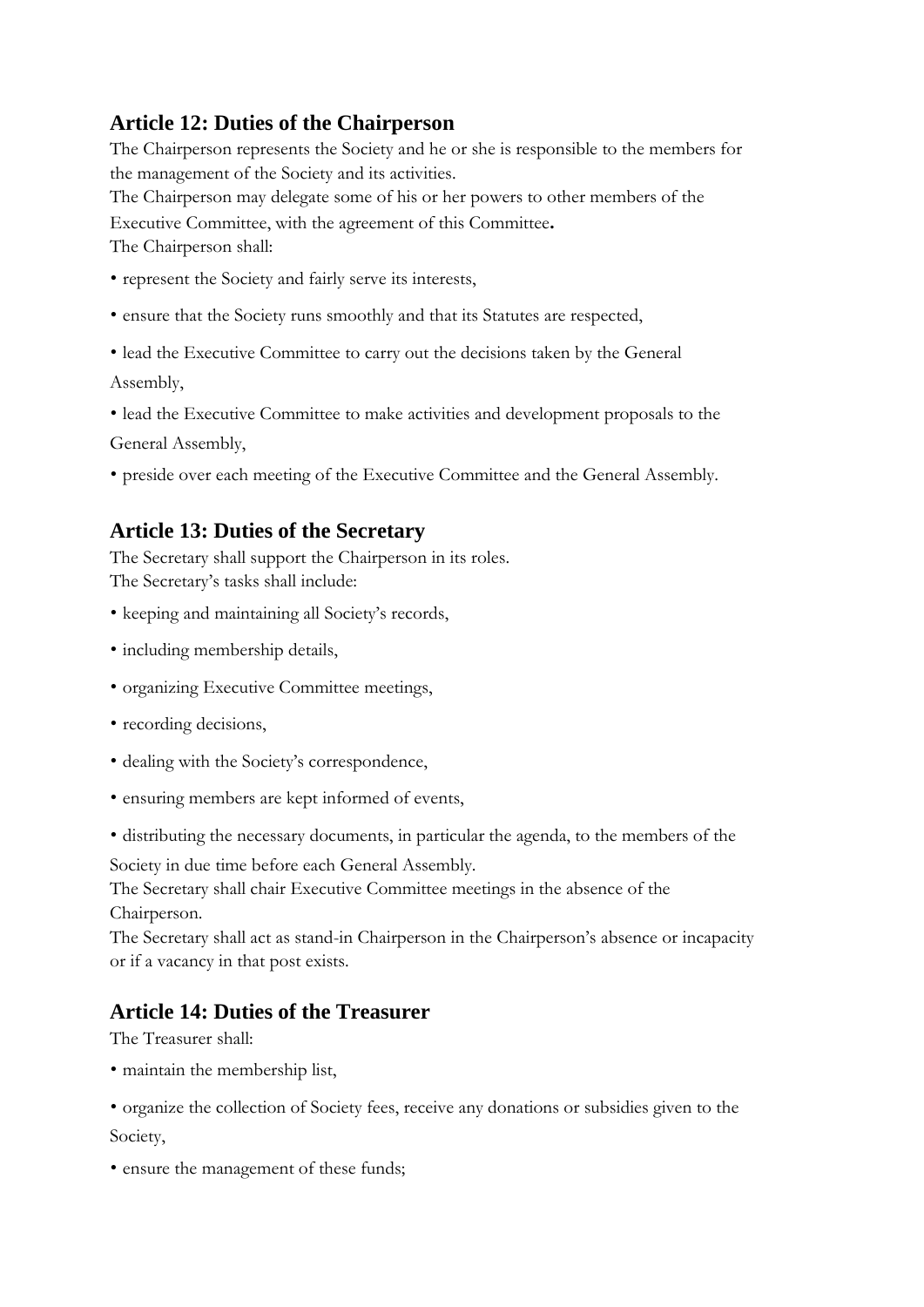• manage the payment of the Society expenditures decided by the General Assembly and/or the Executive Committee,

• deal with the annual budget and the annual accounts of the Society and submit them

to the General Assembly delegates.

An accountant/auditor shall be elected among members at the General Assembly. The accountant/auditor shall scrutinise the Society's accounts for the fiscal year preceding the General Assembly and provide his/her recommendations to the General Assembly.

# **Article 15: Resources Of The Society**

The Society shall not work for profit. The resources of the Society are the following:

- the fees paid by individual members;
- public or private sponsorship;
- any other legitimate resources.

The fiscal year of the Society is from 1st July to 30th of June. The accounts for the previous fiscal year and the budget for the next fiscal year will be submitted for approval at each General Assembly except the first.

## **Article 16: Amendment Of The Statutes**

Amendment of the Statutes may be proposed to the General Assembly by at least one third of the Executive Committee members, or by at least one quarter of the Society members.

The amendment becomes effective after a favourable vote by a majority of two thirds of the voters present or represented at the General Assembly.

However, amendment decisions will be rejected if the favourable votes expressed represent fewer than one third of the Society potential voters.

## **Article 17: Dissolution Of The Society**

The Society may only be dissolved by a vote of an Extraordinary General Assembly, by a majority of two thirds of the voters present or represented.

The Society cannot be dissolved if at least one third of the potential voters of the Society members vote against the dissolution.

In case of dissolution, the Extraordinary General Assembly is to nominate one or more liquidators, who will be in charge of the liquidation of the property of the Society, and is also to define the liquidators' powers.

In no case shall members, probationers, or honorary members receive any part of the property of the Society, except the recovering of their property.

The net credit remaining will be compulsorily given to one or several other societies pursuing similar goals, which are to be chosen by the Extraordinary General Assembly.